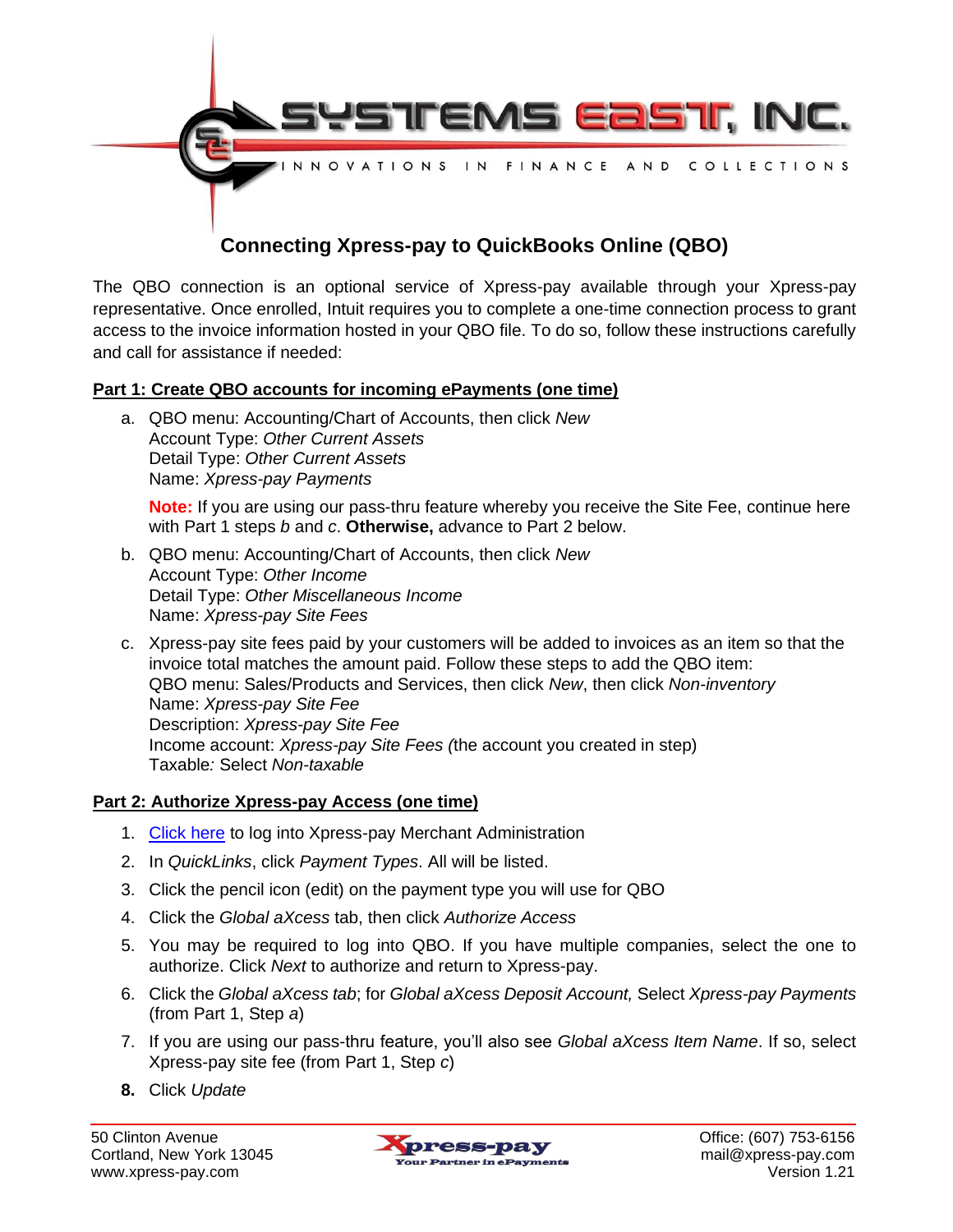# **Daily: Record the bank deposit**

You will receive a daily bank deposit for ePayments (two if accepting both cards and eChecks). These will include payments for QBO invoices as well as any other payment types you accept through Xpresspay. To separate and record the QBO payments:

- 1. Log in as an Xpress-pay administrator and produce a Payment Summary Report, noting the total for *Xpress-pay payments*
- 2. Record a QBO deposit using the following:
	- Received from: ePayments (use *QuickAdd* the first time)
	- Account: *Xpress-pay Payments*
	- Description: *ePayments*
	- Method: *Direct* (use *QuickAdd* the first time)
	- Amount: Enter the amount from Step 1. That's it!

# **Public Awareness**

Payments generally originate from two sources: your invoices and your website. Here are the steps to include payment links for both:

# **Add a payment link to your emailed invoices**

- 1. In QBO, click the *Gear* icon in the upper right, then *Custom Form Styles*
- 2. In the *Form Type* column, find the form you use for invoices and click *Edit* to its right
- 3. Upper left: Click *Content*
- 4. In the lower right of the invoice form, click on Total due
- 5. Select and copy the entire next line:

Click here to pay online: **[Xpress-pay Support: Place org link here]**

- …and paste it into the *Add footer text* box
- 6. To its right, increase the font size to *12pt*
- 7. In the upper left, click the *Emails* tab
- 8. Make sure the *PDF Attached* box is checked
- 9. Select and copy the entire next line (same link as above):

Click here to pay online: **[Xpress-pay Support: Place org link here]**

- …and paste it into an appropriate place in the *Message to Customer* box
- 10. Click *Done*

*(continued)*